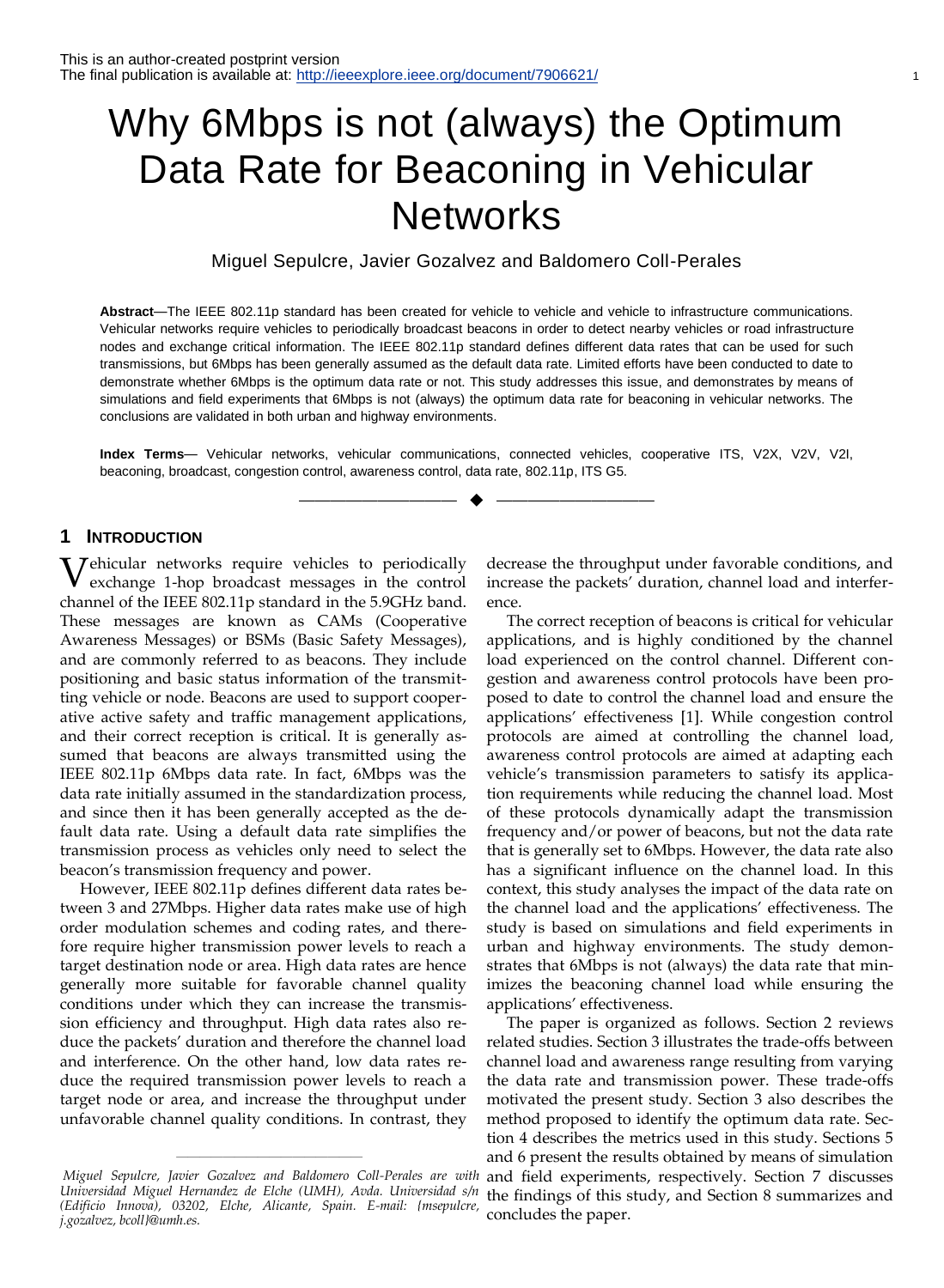# **2 RELATED WORK**

The PHY layer of IEEE 802.11p defines 8 data rates (ranging from 3 to 27Mbps) that can be dynamically selected on a per packet basis. Previous studies have shown that the adequate selection of the data rate can have an impact on the capacity of IEEE 802.11-based wireless networks [\[2\].](#page-10-1) However, the 6Mbps data rate is generally assumed as the default data rate for beacons in vehicular networks. This was motivated by the standardization process that selected 6Mbps as the default data rate [\[3\].](#page-10-2) Jiang et al. further motivated the use of the 6Mbps data rate in [\[4\].](#page-10-3) The study in [\[4\]](#page-10-3) proposed a method to identify the optimum data rate for beaconing in vehicular networks. The method considered three groups of vehicles intermixed in a highway: two reference groups and one study group. The reference groups were always configured to transmit beacons with the 6Mbps data rate, and represented 40% of the total channel load produced. The PDR (Packet Delivery Ratio) experienced by the study group when all vehicles transmitted at 6Mbps was used as a reference. The study then evaluated the PDR experienced by the study group when such group used each one of the available IEEE 802.11p data rates. For each data rate, the transmission power of the study group was adjusted so that the PDR achieved by the reference groups was equal to the reference PDR (i.e. the PDR experienced when all vehicles in both groups used the 6Mbps data rate). This was done so that vehicles in the study group produce the same level of interference to the reference groups irrespective of the data rate. Under these conditions, [\[4\]](#page-10-3) showed that the 6Mbps data rate results in the highest PDR performance except when the channel is either slightly loaded or saturated<sup>1</sup>. To the authors' knowledge, [\[4\]](#page-10-3) is the only study that has analyzed the optimum data rate for beaconing in vehicular networks. However, the authors believe that some of its assumptions should be revisited as the knowledge and development of vehicular networks has significantly progressed over the past years, and the channel load has been identified as a critical aspect to ensure an effective, stable and scalable deployment of IEEE 802.11p-based cooperative ITS systems.

The study in [\[4\]](#page-10-3) uses communication density as the channel load metric. The communication density is defined in [\[5\]](#page-10-4) as the number of carrier sensible events per unit of time and distance. This metric does not take into account the packet duration that is highly influenced by the data rate. The packet duration is though taken into account when considering the CBR (Channel Busy Ratio) as channel load metric. The CBR is defined as the proportion of time that the channel is sensed as busy. Most of the congestion and awareness control protocols (e.g. LIMERIC [\[6\],](#page-10-5) PULSAR [\[7\]](#page-10-6) and INTERN [\[8\]\)](#page-10-7) proposed for vehicular networks adapt the transmission parameters based on the channel load levels measured by means of the CBR. The method proposed in [\[4\]](#page-10-3) results in that the proportion of the channel load generated by the reference

<sup>1</sup> In slightly loaded and saturated scenarios, the data rates that resulted in the highest PDR values were 4.5Mbps and 9Mbps, respectively [4].

groups is much higher than 40% when the study group is configured to transmit with a data rate higher than 6Mbps. It can be arguable whether a fair comparison is possible if the performance achieved with each data rate is measured under different CBR levels.

The transmission power was adjusted in [\[4\]](#page-10-3) so that "the same level of interference" was experienced by the reference groups. However, it is not clear whether the selected transmission power levels guaranteed the communications range required by the vehicular applications. The authors believe that the impact of the data rate on V2X communications should be investigated considering both the channel load/interference and the applications' effectiveness. The transmission power should hence be adjusted so that the application requirements are satisfied (in this study, the target communication range is reached) irrespective of the data rate utilized.

## **3 DATA RATE: RELEVANCE AND TRADE-OFFS**

This study is motivated by the trade-offs existing when using different data rates between the channel load they generate and the transmission power they require to satisfy the application requirements. High data rates reduce the packet duration and the channel load generated, but require higher transmission power levels to satisfy the application requirements. It should also be noted that augmenting the transmission power also increases the interference range. The channel load generated by the transmission of a beacon is directly influenced by its time duration. Such duration is a function of the utilized data rate and the size of the payload (in bytes)<sup>2</sup>. In addition, packet headers are added at the transport, network, MAC and PHY layers. It should be noted that the PLCP Preamble and the SIGNAL field at the IEEE 802.11p PHY layer have fixed time durations. In this context, the total duration (in seconds) of a packet with *L* bytes (including all upper-layer headers) that is transmitted with data rate *R* can be expressed as:

$$
T_{L,R} = T_H + \frac{8L}{R} \tag{1}
$$

where *TH*=*TPREAMBLE*+*TSIGNAL*=40μs for IEEE 802.11p. Fig. 1 plots the packet duration (estimated using eq. (1)) for different packet sizes and all IEEE 802.11p data rates. The



Fig. 1. Packet duration as a function of the packet size (including all headers). The duration is depicted for all IEEE 802.11p data rates.

<sup>2</sup> ETSI (ETSI EN 302 637-2 standard) and SAE (SAE J2735 DSRC Message Set Dictionary standard) have defined a variable packet size for beacons.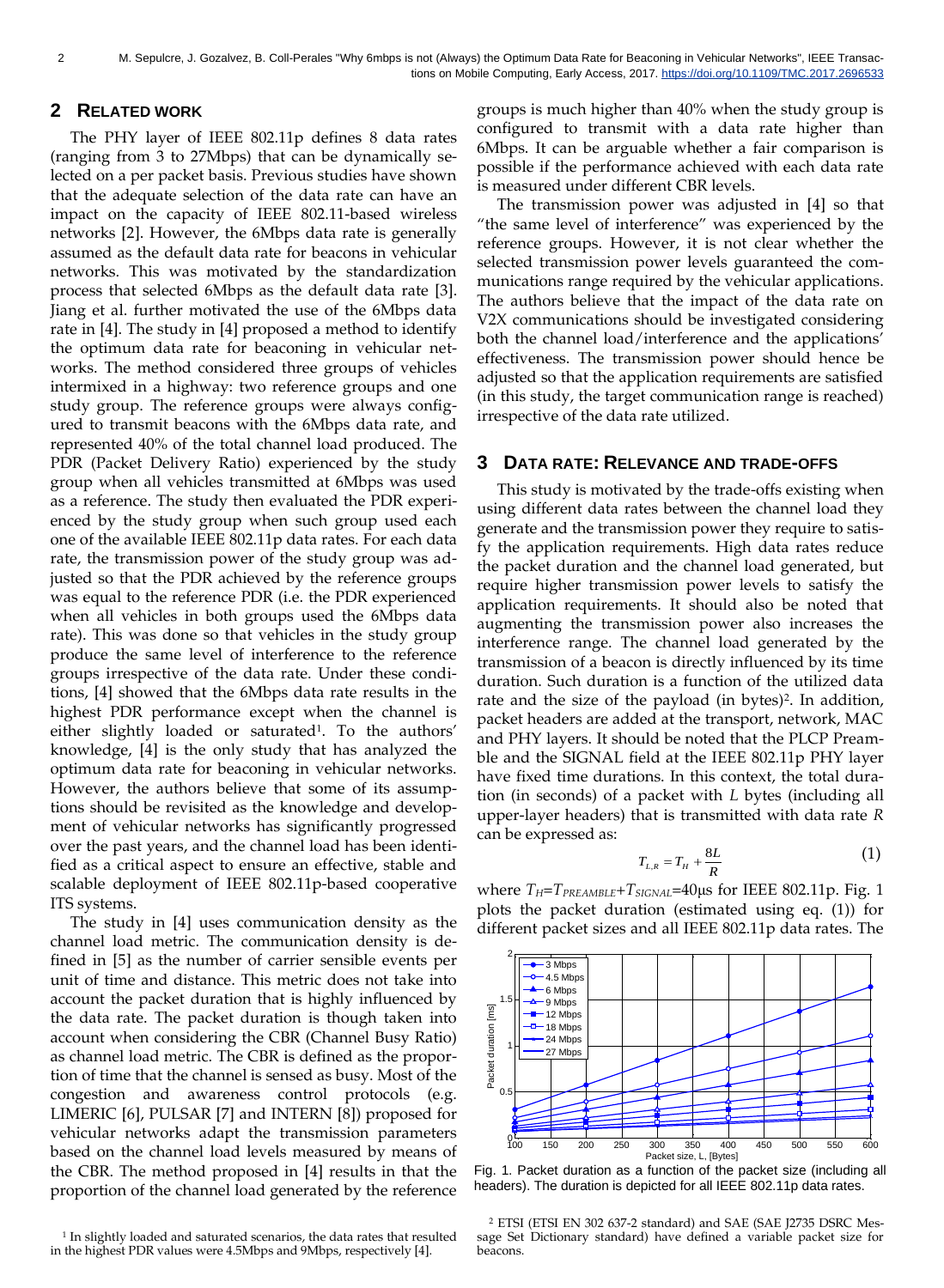figure shows that the time duration of packets transmitted at 27Mbps is around 75% smaller than the time duration of packets transmitted at 6Mbps. This highlights the potential to reduce packet duration, and hence channel load, using higher data rates.

The time duration of beacons influences the maximum number of beacons that can be transmitted in a given area. Let's consider a simple scenario with all vehicles within a single hop. The maximum number of beacons that could be ideally transmitted (i.e. without collisions) can be estimated as the inverse of the packet duration plus the minimum waiting time between consecutive beacons (i.e., the AIFS - Arbitration InterFrame Space):

$$
N_{L,R} = \frac{1}{AIFS + T_{L,R}}\tag{2}
$$

Considering that beacons are transmitted using the AC\_BE EDCA category [\[9\],](#page-10-8) the AIFS has been set to 110μs. Fig. 2 depicts the ratio between the maximum number of packets transmitted with different IEEE 802.11p data rates (*NL,R*) and with the default data rate of 6Mbps (*NL,6*). The figure shows that the 27Mbps data rate could ideally increase the number of transmitted packets (and hence the capacity) by a factor between 1.5 and 3 compared to when using the 6Mbps data rate. This capacity gain is computed in an ideal scenario with no interference. The data rate can also have a varying effect in scenarios with interference. In particular, higher data rates reduce the packet duration and hence the probability of packet collisions for an equal number of packets transmitted into the control channel.

If all vehicles are not within one hop, the number of vehicles contributing to the channel load depends on their transmission range, and hence on their transmission power. The transmission power influences the distance at which beacons can be sensed and received. It would hence be unfair to compare the performance and efficiency of different data rates if they all utilize the same transmission power. This is the case because higher data rates make use of less robust modulation and coding schemes, and therefore require higher received (and therefore transmitted) signal power levels to correctly receive a packet. The standard [\[10\]](#page-10-9) indicates the minimum sensitivity level required for each data rate. Such level is defined as the minimum absolute signal energy for which a reference 1000 bytes packet must be correctly



Fig. 2. Ideal capacity gain achieved with different IEEE 802.11p data rates compared to 6Mbps. The gains are shownas a function of the packet size.

received at least 90% of the time. Table I shows that there could be a 14dB difference between the minimum received signal level needed to decode a packet transmitted at 6Mbps and at 27Mbps. The sensitivity level requirements indicated in the standard are minimum performance requirements. The actual sensitivity level is implementation dependent, and can be improved by the chipset manufacturers. Table I also reports the minimum SINR (Signal to Interference/Noise Ratio) required for each data rate following the empirical tests reported in [\[4\].](#page-10-3) These results show again the very significant differences between data rates.

| Data rate<br>[Mbps] | Modulation  | Coding<br>rate | Minimum<br>sensitivity<br>[dBm] $[10]$ | <b>SINR</b><br>threshold<br>[dB] $[4]$ |
|---------------------|-------------|----------------|----------------------------------------|----------------------------------------|
| 3                   | BPSK        | 1/2            | -85                                    | 5                                      |
| 4.5                 | <b>BPSK</b> | 3/4            | $-84$                                  | 6                                      |
| 6                   | <b>OPSK</b> | 1/2            | $-82$                                  | 8                                      |
| 9                   | <b>OPSK</b> | 3/4            | -80                                    | 11                                     |
| 12                  | 16-OAM      | 1/2            | $-77$                                  | 15                                     |
| 18                  | 16-OAM      | 3/4            | $-73$                                  | 20                                     |
| 24                  | 64-OAM      | 2/3            | -69                                    | 25                                     |
| 27                  | 64-OAM      | 3/4            | -68                                    | 30                                     |

TABLE I. IEEE 802.11P DATA RATES (10MHZ CHANNELS)

Table I and Fig. 2 clearly illustrate that the different data rates offer trade-offs between generated channel load and signal power requirements. This is particularly relevant for beacons broadcasted on the control channel. The critical nature of the control channel requires congestion and awareness control mechanisms to guarantee the network stability and scalability as well as the effectiveness of cooperative vehicular applications (e.g. guaranteeing a given communications range). In this context, the authors believe that the comparison and selection of data rates should be based on their capacity to reduce the channel load while guaranteeing the application requirements. To this aim, the transmission parameters of beacons should be configured first so that the application requirements of each vehicle are satisfied. In this study, the application requirements are defined in terms of communication range. This study compares the data rates when the transmission power of beacons is configured to the minimum level needed to guarantee the required communication range in absence of packet collisions<sup>3</sup>. The comparison is conducted considering that all vehicles in the scenario are configured with the same parameters (packet transmission frequency, transmission power and data rate).

# **4 METRICS**

A key aspect when analyzing the relevance and impact of the data rate in vehicular networks is the channel load. This study computes the channel load generated by a vehicle using the channel occupancy *footprint* (or *footprint* in short) introduced in [\[11\].](#page-10-10) The footprint is defined as the

<sup>&</sup>lt;sup>3</sup> To ensure the same communication range, high data rates require higher transmission power levels than low data rates.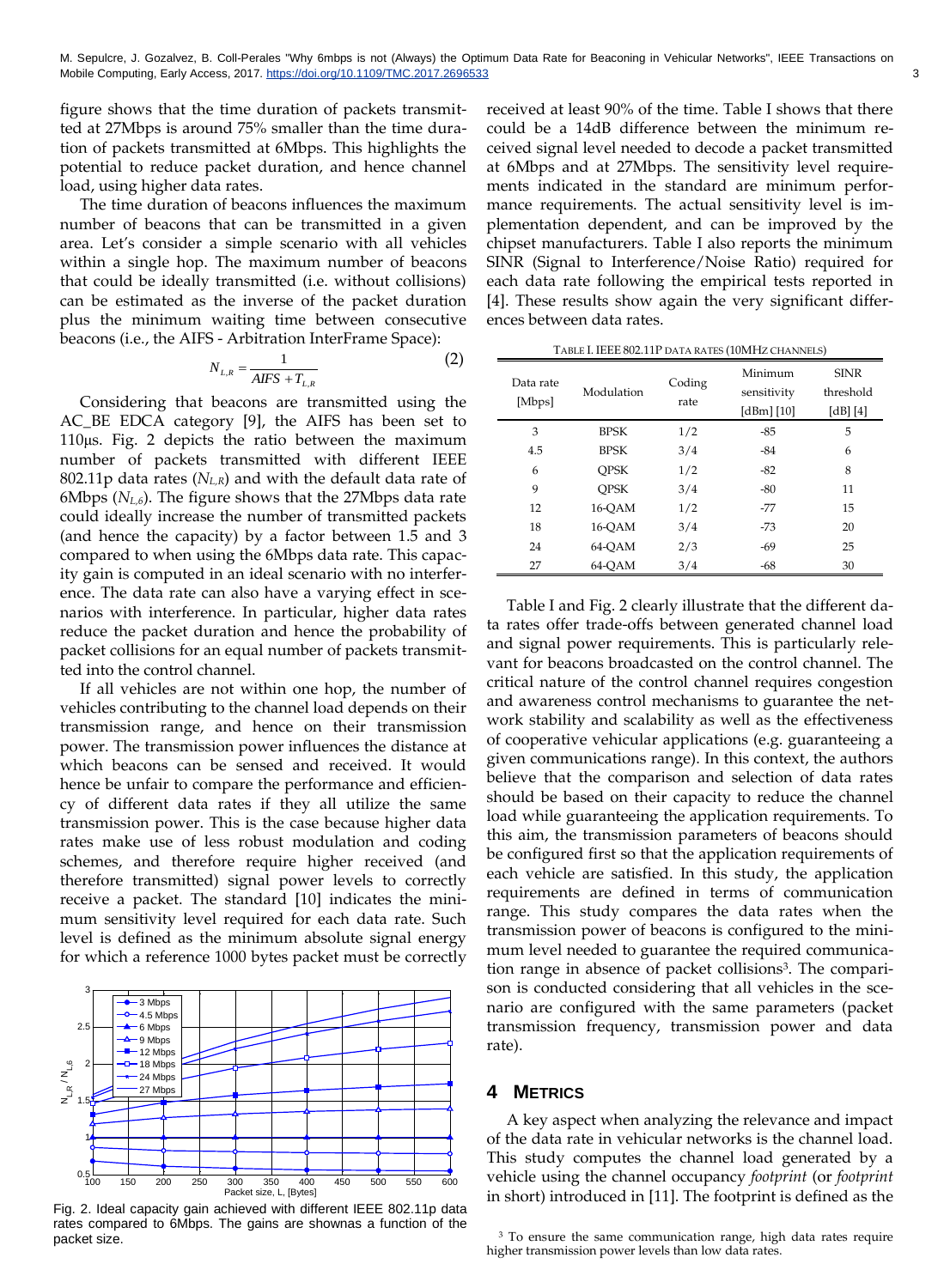total channel resources consumed by the radio of a single vehicle in time and space. To calculate the footprint of a vehicle, it is first necessary to compute its contribution to the channel load. This contribution is calculated by multiplying the packet transmission frequency *F*, the packet duration *TL,R*, and the packet sensing ratio (PSR). PSR is defined as the probability of sensing a packet at a given distance. This probability can be computed as the probability that a given packet transmission produces a received signal power  $(P_r)$  higher than the carrier sense threshold (*CSTh*). *CSTh* is the minimum received signal strength needed to detect a packet and therefore sense the channel as busy. The contribution to the channel load that a vehicle will generate at a distance *d* can be expressed as:

$$
load(d) = F \cdot T_{L,R} \cdot PSR(d) = F \cdot T_{L,R} \cdot Prob(P_r(d) > CS_{Th})
$$
 (3)

The footprint of a vehicle can be expressed as the spatial integral of the load it generate[s \[11\]:](#page-10-10)

$$
footprint = \int_{d} load(d) = F \cdot T_{L,R} \cdot \int_{d} PSR(d)
$$
 (4)

This study quantifies the channel load experienced by a vehicle using the CBR metric. The CBR represents the percentage of time that a vehicle senses the channel as busy. The CBR experienced at a given location can be obtained from the aggregation of the load contribution from all transmitters. The CBR experienced by a vehicle in a road segment with *ρ* vehicles/km can be related to the footprint as follows:

$$
CBR = footprint \cdot \rho / 1000 \tag{5}
$$

This relation considers that all vehicles have the same footprint. This relation is only valid if the vehicles are uniformly distributed and there are not packet collisions. As a result, the CBR expression in eq. (5) is particularly accurate for low channel load levels. In a practical scenario, the CBR estimated using equation (5) can be considered as an upper bound. This is the case because when packets collide the amount of time that the channel is sensed as busy is reduced compared to this upper bound. Such reduction is referred to as compression factor in [\[11\],](#page-10-10) and can vary between 10% and 20% when the CBR varies between 0.3 and 0.6 [\(\[11\],](#page-10-10) [\[12\]\)](#page-10-11).

The previous section has emphasized the need to consider the application requirements when configuring the transmission of beacons. In particular, the transmission parameters should be set so that it is guaranteed that vehicles will receive the beacons at a certain communication range (CR) defined by the application. The communication range required by a cooperative vehicular application depends on the speed, the driver's reaction time [\[13\]](#page-10-12) and the vehicular context [\[14\].](#page-10-13) For example, CR increases at high speeds since vehicles need more time to decelerate. Cooperative awareness metrics such as the inter-packet reception time or the packer reception frequency quantify the freshness of the received information. For a fixed beacon transmission frequency, these

two metrics can be derived from the PDR. The PDR is hence considered in this study together with CR to analyze the applications' effectiveness. In particular, the applications' effectiveness is evaluated considering that an application requires a PDR equal or higher than a certain threshold at the required CR.

## **5 SIMULATION**

The performance and efficiency of each data rate is first evaluated through simulations in urban and highway scenarios.

### **5.1 Simulation settings**

The simulations have been conducted using the Network Simulator ns-2.35. Propagation in urban environments is modeled using the WINNER+ B1 model for urban environments and 10dB extra loss [\[15\].](#page-10-14) This model is recommended by the European research project METIS for V2V communications. The propagation model proposed in [\[16\]](#page-10-15) for V2V communications is used for highway environments. Both scenarios simulate a straight street/road with 6 lanes and 3 different traffic densities (200, 300 and 400 vehicles/km). All vehicles are configured to transmit 10 beacons per second with the same data rate and transmission power during each simulation run. As previously explained, this study selects the transmission power for each data rate so that the target PDR level can be achieved at the required communication range in absence of interference. Table II summarizes the main communication and traffic parameters.

| <b>TABLE II. SIMULATION PARAMETERS</b> |                              |  |  |
|----------------------------------------|------------------------------|--|--|
| Parameter                              | Value(s)                     |  |  |
| Data rate [Mbps]                       | 3, 4.5, 6, 9, 12, 18, 24, 27 |  |  |
| SINR thresholds [dB] [4]               | 5, 6, 8, 11, 15, 20, 25, 30  |  |  |
| Beacon transmission frequency [Hz]     | 10                           |  |  |
| <b>Target PDR</b>                      | 0.95                         |  |  |
| Target CR [m] – Urban scenario         | 50, 100, 150                 |  |  |
| Target CR [m] – Highway scenario       | 100, 200, 300                |  |  |
| Channel frequency [GHz]                | 5.9                          |  |  |
| Beacon size [Bytes]                    | 250                          |  |  |
| Number of lanes                        | 6                            |  |  |
| Traffic density [veh/km]               | 200, 300 and 400             |  |  |

#### **5.2 Simulation results**

Fig. 3 plots the PDR as a function of the distance for the different data rates and a transmission power of 20dBm in the urban scenario. As expected when using the same transmission power for each data rate, the figure shows that the PDR degrades when increasing the data rate. For example, increasing the data rate from 6Mbps to 27Mbps reduces the communication range at which the PDR is equal to 0.95 from approximately 210m to 50m.

The transmission power needed to satisfy the application requirements is different for each data rate. Fig. 4 plots for each data rate the transmission power required to obtain a PDR of 0.95 at different communication ranges. The power needed by the 27Mbps data rate is around 22dB higher than the power needed by the 6Mbps data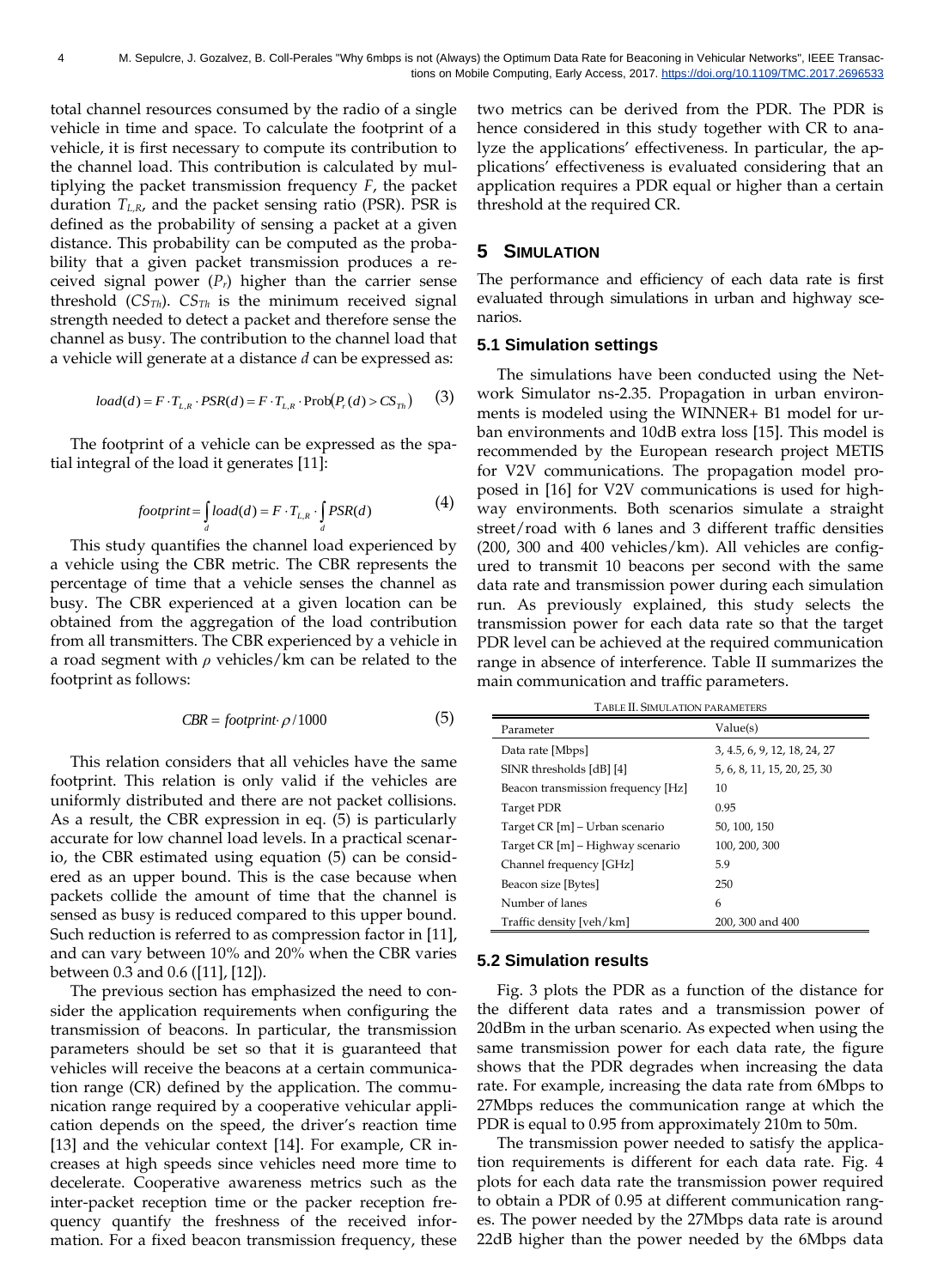

Fig. 3. PDR (Packet Delivery Ratio) as a function of the distance for different data rates. The results are obtained using a fixed transmission power of 20dBm in the urban scenario.



Fig. 4. Transmission power needed to obtain a PDR equal to 0.95 at different communication ranges. The power levels are shown for all IEEE 802.11p data rates in urban and highway environments.

rate. This result matches the SINR difference shown in Table I. Fig. 4 shows that the propagation conditions result in that the transmission power levels required in highway environments are lower than in urban environments.

Fig. 5 depicts the footprint generated by one vehicle when the transmission power is configured with the transmission power levels shown in Fig. 4. Fig. 5 shows that the channel load generated by a vehicle can be reduced around 19-20% if higher data rates are used compared to 6Mbps. It is very important to emphasize that this reduction in channel load is achieved without sacrificing the awareness or application effectiveness since vehicles are configured for each data rate with the transmission power necessary to guarantee the same PDR at exactly the same communications range; this configuration results in that e.g. the 18Mbps data rate uses a higher transmission power level than the 6Mbps data rate. The data rate that minimizes the footprint is 18Mbps, but similar footprint levels are obtained for 9 and 12Mbps. Fig. 5 also shows that the footprint increases for 24Mbps and 27Mbps compared to 18Mbps. This is due to the very high transmission power levels needed by these data rates to reach the target ranges and PDR values (Table I. and Fig. 4). Fig. 5 shows that the increase in footprint resulting from these transmission power levels cannot be compensated by the reduction of footprint as a result of the shorter packet duration when transmitting at 24Mbps or 27Mbps.

The reduction of footprint experienced when using



Fig. 5. Footprint generated by a vehicle when configuring the transmission power to obtain a PDR equal to 0.95 at different communication ranges.



Fig. 6. Reduction of the footprint generated by a vehicle when using the data rate that minimizes the footprint compared to when using the default 6Mbps data rate (urban environment).

higher data rates is maintained for different communication ranges and target PDR values. This effect can actually be observed in Fig. 6 that plots the footprint reduction that could be achieved with the data rate that minimizes the footprint compared to the default 6Mbps data rate. Fig. 6 shows that the footprint can be reduced by approximately 19% independently of the application requirements (communications range and required PDR).

The previous results focused on the requirements and footprint of a single vehicle. Fig. 7 extends the analysis to a scenario where multiple vehicles transmit beacons simultaneously over the same channel. In particular, Fig. 7 plots the spatial distribution of the CBR experienced by vehicles when using each data rate in an urban scenario



Fig. 7. Spatial distribution of the CBR (Channel Busy Ratio) experienced by vehicles when configuring the transmission power to obtain a PDR equal to 0.95 at a communication range of 150m in the urban scenario with a traffic density of 300 veh/km. The CBR is plotted as a function of the position of vehicles in an urban road with 6 lanes.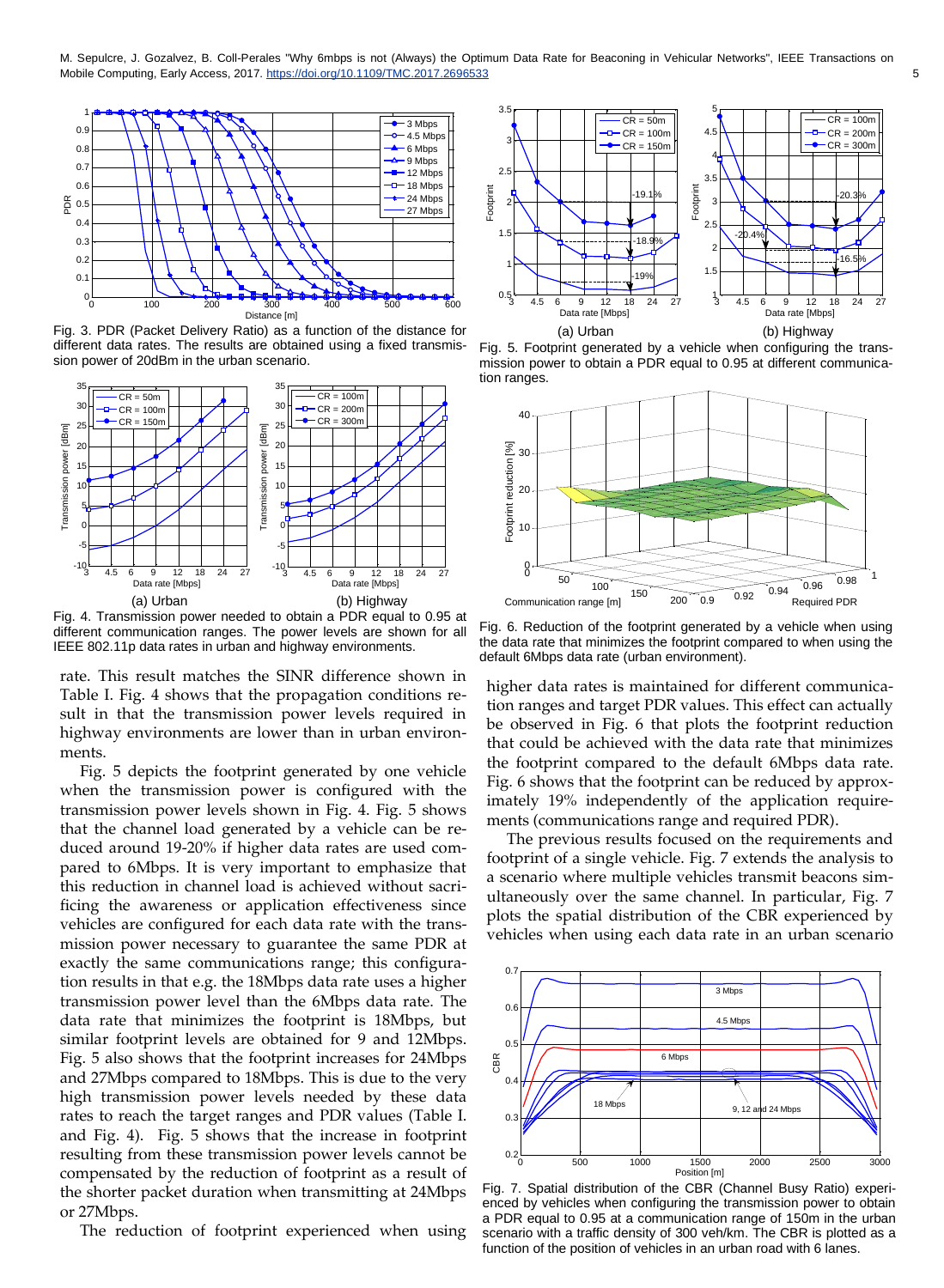

Fig. 8. CBR experienced by the vehicle in the center of the scenario when configuring the transmission power to obtain a PDR equal to 0.95 at different communication ranges. These results correspond to the urban scenario and three different traffic densities.



Fig. 9. CBR experienced by the vehicle in the center of the scenario when configuring the transmission power to obtain a PDR equal to 0.95 at different communication ranges. These results correspond to the highway scenario and three different traffic densities.

with a traffic density of 300 vehicles/km. The results depicted in Fig. 7 were obtained using the transmission power required to achieve a target PDR=0.95 at CR=150m in absence of interference (Fig. 4). Fig. 7 shows that the CBR or channel load is strongly influenced by the utilized data rate. The minimum CBR is experienced with the 18Mbps data rate. This data rate reduces the channel load by more than 16% compared to when using the 6Mbps without sacrificing the awareness or application effectiveness (all vehicles are configured for each data rate with the transmission power necessary to guarantee the same PDR at exactly the same CR). Fig. 8 and Fig. 9 confirm that the same trends are observed in urban and highway environments for three traffic densities that result in significantly different average CBR levels. Fig. 8 (urban environment) and Fig. 9 (highway environment) plot the CBR experienced by the vehicles in the center of the scenario when using different data rates and communication ranges. The channel load levels observed in the highway environment are higher than in the urban environment because the communication range required is higher (due to the higher speeds of vehicles) and therefore the transmission power is also higher. In any case, Fig. 8 and Fig. 9 confirm that the use of the 18Mbps data rate can reduce notably the channel load compared with the default 6Mbps data rate in both scenarios without sacrificing the awareness or applications effectiveness. The reduction of the CBR is higher for lower traffic densities. It reaches values up to 18.8% in the urban scenario and up to 16.3% in the highway scenario.

The previous results have shown that higher data rates

can reduce the channel load without decreasing the application effectiveness compared to when using the default 6Mbps data rate. Another benefit derived from the use of higher data rates is the possibility to reduce the probability of packet collisions and interference (and hence improve the PDR) since packets require a shorter transmission time. Fig. 10 plots the PDR experienced as a function of the distance between transmitter and receiver when the transmission power is configured to obtain PDR=0.95 at CR=100m in absence of interference (Fig. 4). The results are depicted for the urban scenario when multiple vehicles transmit beacons simultaneously over the same channel (traffic density of 300 vehicles/km). Fig. 10 shows that packet collisions reduce the PDR, and the target PDR cannot be achieved at the target CR. The degradation of



Fig. 10. PDR (Packet Delivery Ratio) experienced as a function of the distance between transmitter and receiver when configuring the transmission power to obtain a PDR equal to 0.95 at CR=100m in the urban scenario with a traffic density of 300 vehicles/km.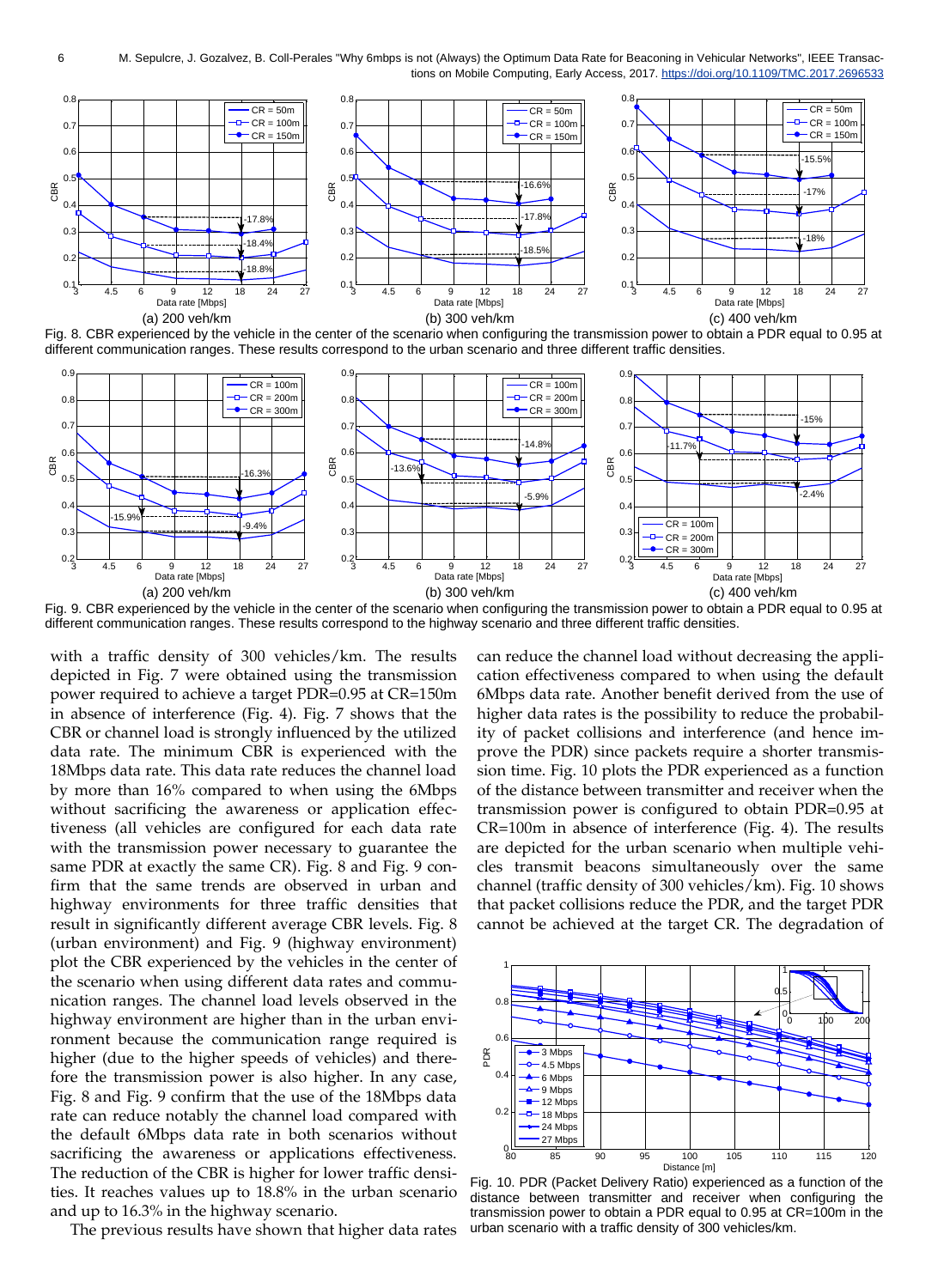

Fig. 11. PDR experienced at the target communication range when configuring the transmission power to obtain a PDR equal to 0.95 (in absence of interference) in the urban environment with three different traffic densities.



Fig. 12. PDR experienced at the target communication range when configuring the transmission power to obtain a PDR equal to 0.95 (in absence of interference) in the highway environment with three different traffic densities.

the PDR is higher for lower data rates since they produce higher channel load levels. Fig. 10 shows that the 18Mbps data rate results in the highest PDR. Fig. 11 and Fig. 12 show the PDR achieved at different target communication ranges in the urban and highway environments for different traffic densities. The results show that the use of higher data rates can increase the communication performance (and hence the awareness and applications' effectiveness) compared to the default 6Mbps data rate. The gains are particularly relevant at higher traffic densities and in the highway environment where higher channel load levels and packet collisions are experienced. The PDR obtained at the target CR is especially degraded for high CR values, but the use of higher data rates can reduce this degradation. Improving the PDR at the target CR improves the effectiveness of road safety applications that rely on the transmission and reception of beacons. These results demonstrate then that increasing the data rate would not only reduce the channel load and improve the network's scalability, but also improve the awareness range and the applications' effectiveness.

# **6 FIELD EXPERIMENTS**

An extensive field testing campaign has been conducted in urban and highway environments to verify with experiments and hardware nodes the conclusions reported in the previous section.

#### **6.1 Set-up and methodology**

Two OBUs (On Board Units) have been employed in the field experiments. Each OBU is equipped with an IEEE 802.11p DENSO WSU (Wireless Safety Unit) prototype and is mounted on a passenger car. Each OBU used a single Nippon omni-directional antenna with 0dBi gain. The antenna was placed on the roof of a vehicle and was connected to the DENSO WSU prototype with an LMR240 antenna cable of 3m length and approximately 3dB cable loss. Each OBU employed a Novatel SMART-V1-2US-PVT GPS receiver to accurately track the vehicle's position. This receiver presents a reference positioning accuracy of 1.8m (RMS) and 20Hz maximum update rate. All the experiments were performed in or near the city of Elche (Spain) in good weather conditions.

Multiple test-drives were conducted to obtain the PDR and PSR curves for different transmission power levels (*Pt*=5, 10, 15 and 20dBm) and all IEEE 802.11p data rates. In each test-drive, one OBU moved away while the other one was static. The PDR curves are used to estimate for each data rate the transmission power required to achieve the target PDR level at the target communication range. Since measurements were conducted with a limited set of transmission power levels, the transmission power required has been estimated by interpolation. Once this transmission power is estimated, the PSR curves are needed to estimate the footprint.

One of the main challenges was to obtain the PSR curves since the radio interface of the DENSO WSU prototype does not log sensed packets. To solve this limitation, the CBR was logged instead. Since the DENSO WSU device logs the CBR in integer units, the beacon transmission frequency was set to 500Hz. Using a high beacon transmission frequency allowed measuring the CBR without significant resolution loss. Despite the high bea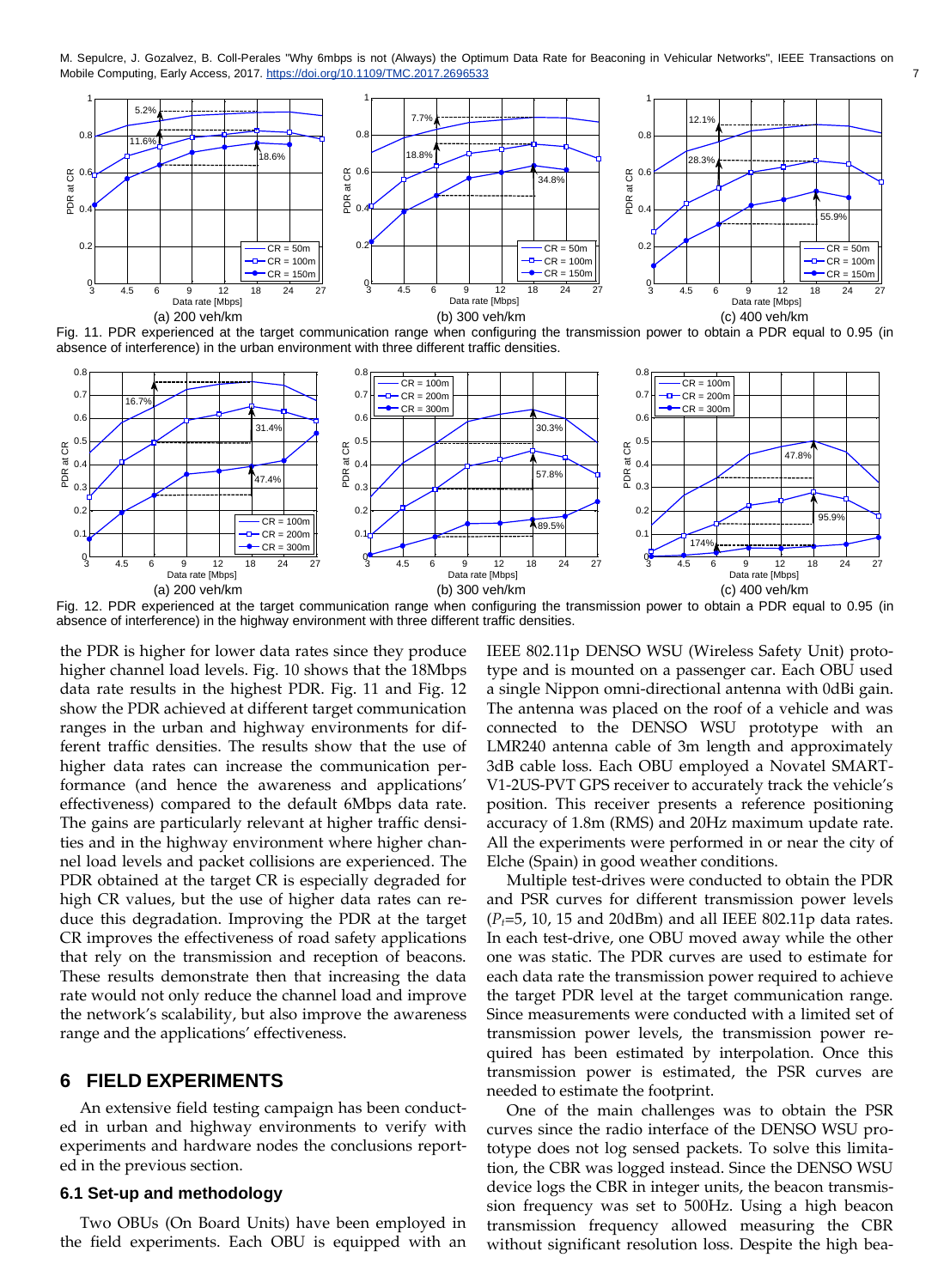con transmission frequency, there were no packet collisions since there was only one transmitting vehicle in each test drive. The measured CBR curves were normalized by the CBR experienced at short distances to obtain the PSR curves. At such short distances, all beacons are sensed and therefore contribute to the CBR. The most important configuration parameters used in the field experiments are summarized in Table III. For the interested readers, the complete set of PDR and PSR models derived from the field experiments are available in [16]. These models have been produced for all IEEE 802.11p data rates.

TABLE III. CONFIGURATION PARAMETERS

| Parameter                          | Value                        |  |
|------------------------------------|------------------------------|--|
| Transmission power [dBm]           | 5, 10, 15, 20                |  |
| Beacon transmission frequency [Hz] | 500                          |  |
| Data rate [Mbps]                   | 3, 4.5, 6, 9, 12, 18, 24, 27 |  |
| Antenna gain [dBi]                 | $\theta$                     |  |
| Channel frequency [GHz]            | 5.9                          |  |
| Beacon size [Bytes]                | 250                          |  |

### **6.2 Experimental results**

The urban measurements were conducted in Mariano Benlliure street, an 800m long single-lane straight street in the city center of Elche with parked cars at both sides (Fig. 13). The measurements reproducing highway conditions were conducted in the industrial area of Elche, in a two-lane straight street without parked cars and limited vegetation (Fig. 14). In both scenarios, the static vehicle was located with LOS (Line-of-Sight) conditions to the moving vehicle.



Fig. 13. Mariano Benlliure street in Elche (Spain) where urban field tests were conducted.



Fig. 14. Street on the Industrial area of Elche, Spain, where the measurement campaign for the highway-like environment was conducted.

Fig. 15a shows the PDR curves obtained in 4 consecutive drive-tests in the urban environment using a transmission power *Pt* equal to 15dBm and the 6Mbps data rate. Each PDR value was calculated as the ratio between the number of beacons correctly received and the total number of beacons transmitted. As it can be observed, the PDR became especially unstable for medium and high distances. This effect can be produced by the presence of multiple reflecting objects (e.g. parked vehicles and buildings) that create a strong multipath effect. Fig. 15b shows the average PDR values obtained from the different drivetests. There are several mathematical functions with a symmetric *S* shape that can be adjusted to model and derive the PDR curve from these PDR values. These functions can be grouped into three broad categories: exponential, piecewise-defined, and sigmoid functions [\[17\].](#page-10-16)  The functions proposed in [\[17\]](#page-10-16) have been evaluated, and the sigmoid function is the one that minimizes the mean squared error of the average PDR curve for all conducted drive tests.

A similar process has been followed to model the PSR for each transmission power level and data rate. The main difference is that the PSR curves were derived from the measured CBR levels as explained in Section 6.1. Fig. 16 shows the CBR levels measured in the same four consecutive drive tests used to derive the PDR values reported in Fig. 15 (i.e. *Pt*=15dBm and 6Mbps data rate). The average CBR is then computed for each distance, and a CBR model is derived using the sigmoid function. The PSR model shown in Fig. 17 is then obtained by normalizing the CBR model by its maximum value (i.e. the CBR level experienced at short distances to the transmitting vehicle).

The PDR models are used to estimate the transmission power level needed to obtain a PDR equal to 0.95 at different communication range (Fig. 18). Measurements were conducted with a limited set of transmission power levels  $(P_t=5, 10, 15, \text{ and } 20 \text{dBm})$ . As a result, the values shown in Fig. 18 have been obtained by interpolation. The direct comparison of the required transmission power levels derived through simulations (Fig. 4) and field tests (Fig. 18) shows similar trends and a reasonable match.



Fig. 15. PDR curves (a) obtained in 4 drive-tests and (b) obtained by averaging all drive-tests and adjusting a sigmoid function. Parameters:  $P_t$ =15dBm, data rate = 6Mbps, urban environment.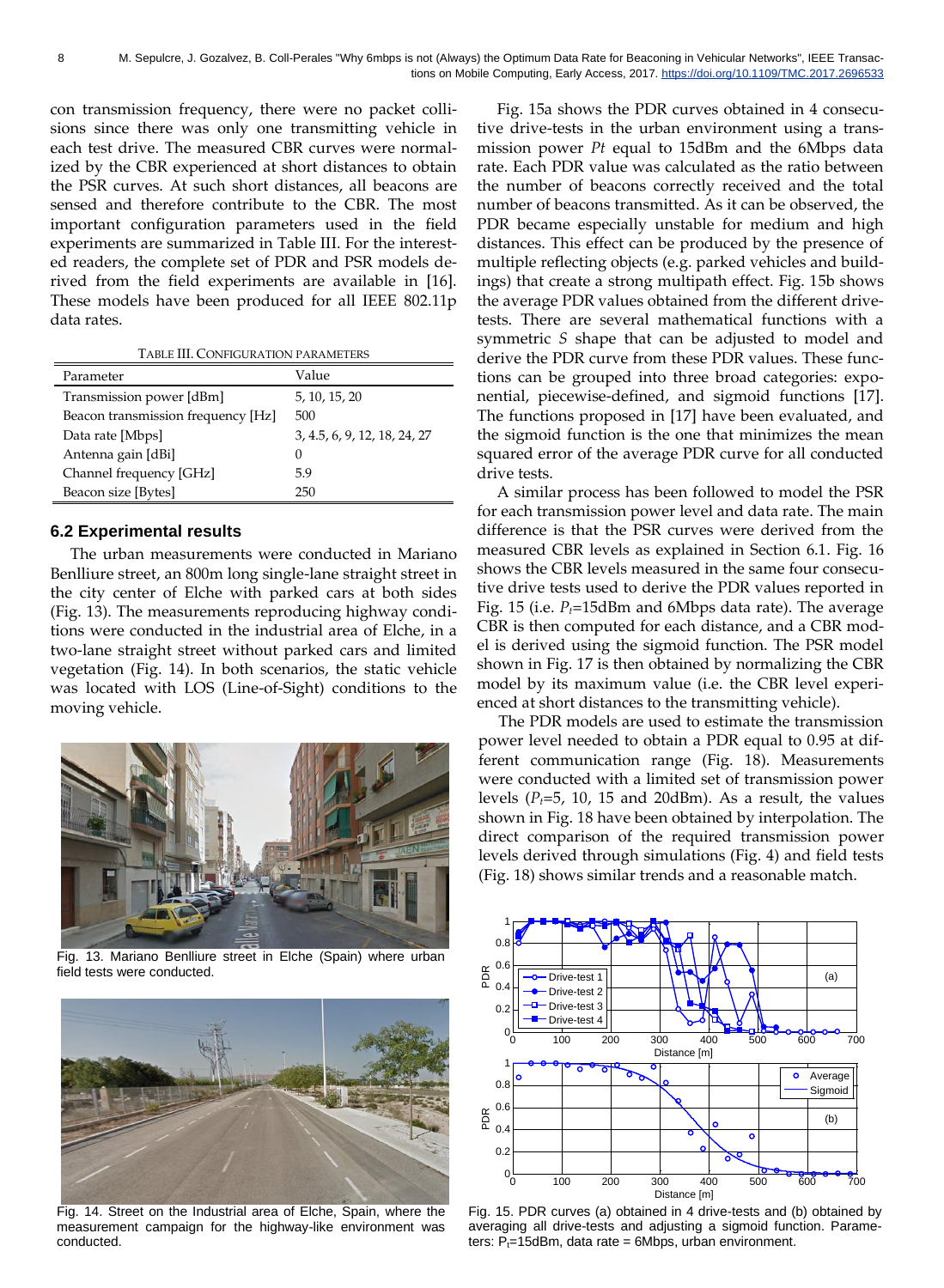

Fig. 16. CBR curves obtained in 4 drive-tests. Parameters: 1 0 Pt=15dBm, data rate=6Mbps, urban environment. 0.8 dBm, data rate=6Mbps, urban environment.



Fig. 17. PSR model obtained by averaging and normalizing all drivetests of Fig. 14 and adjusting a sigmoid function. Parameters:  $P_t$ =15dBm, data rate=6Mbps, urban environment.



Fig. 18. Transmission power needed to obtain a PDR equal to 0.95 at different communication range for all data rates. The power levels are obtained from field tests in urban and highway-like environments.

The footprint produced by a vehicle is estimated using the PSR models<sup>4</sup>. These models were experimentally derived for a limited set of transmission power levels. The PSR curves for the transmission power levels needed to achieve a PDR equal to 0.95 were hence derived by interpolation. These PSR curves are then used to compute the footprint following eq. (4). Fig. 19 shows the footprint that would be generated by a vehicle that configures its transmission power to obtain a PDR equal to 0.95 at different communication ranges when using each IEEE 802.11p data rate. The experimental results depicted in Fig. 19 clearly confirm that high data rates can notably reduce the footprint and channel load compared to the default 6Mbps data rate. In particular, the footprint generated by a vehicle can be reduced by more than 50% in both urban and highway-like environments. It is important to remember that the reduction in channel load is

achieved without decreasing the applications' effectiveness since vehicles are configured for each data rate with the transmission power necessary to guarantee the same PDR at exactly the same communication range.



Fig. 19. Experimentally derived footprint when the transmission power is configured to obtain a PDR equal to 0.95 at different communication ranges.

## **7 DISCUSSION**

Mobile Computing, Early Access, 2017. https://doi.org/10.1109/TMC.2017.2696533 9  $\,$ 

The results obtained show that the 18Mbps data rate provides the best performance (in terms of PDR and channel load) under the evaluated conditions. It is important to note that these conditions are representative of urban and highway scenarios. In fact, the conclusions achieved with simulations and field tests in real conditions coincide. However, many factors could affect the propagation conditions, and hence it could be audacious to claim that 18 Mbps is always the optimal data rate. To illustrate this, let's consider a generic two-slope pathloss model [\[21\]](#page-10-17) with a breakpoint at distance *d<sup>c</sup>* and a reference distance *d0*:

$$
PL(d) = \begin{cases} PL_0 + 10 \cdot n_1 \cdot Log_{10}(d/d_0) & \text{if } d < d_c \\ PL_0 + PL_c + 10 \cdot n_2 \cdot Log_{10}(d/d_c) & \text{if } d \ge d_c \end{cases}
$$
 (6)

where

$$
PL_0 = 20 \cdot Log_{10} \left( \frac{4\pi \cdot d_0 \cdot f}{c} \right) \tag{7}
$$

and

$$
PL_c = 10 \cdot n_1 \cdot Log_{10}(d_c/d_0) \tag{8}
$$

In these equations, *d* represents the distance between transmitter and receiver, *f* is the carrier frequency, *c* represents the speed of light, and *n<sup>1</sup>* and *n<sup>2</sup>* are the pathloss exponents corresponding to the two slopes. We have calculated for different combinations of pathloss exponents (*n<sup>1</sup>* and *n2*), the transmission power needed for each data rate to reach the target CR, and then their footprint. Fig. 20 shows for each combination of  $n_1$  and  $n_2$  the data rate that minimizes the footprint. The figure shows that different optimum data rates could be possible for different propagation conditions<sup>5</sup>, and it is hence audacious to claim that the 18 Mbps data rate is the optimal one. The authors would like to highlight that Fig. 20 is for illustration only, and hence all possible combinations of *n<sup>1</sup>* and *n<sup>2</sup>*

<sup>4</sup> In the field experiments, only the footprint (i.e. the channel load generated by one vehicle) is used to analyze the impact of the 802.11p data rates on the channel load. This is the case because due to hardware limitations, the authors only had one vehicle transmitting in the channel. In this case, it was not possible to recreate a scenario where multiple vehicles transmit beacons simultaneously over the same channel, and analyze the resulting CBR.

<sup>5</sup> Similar trends are obtained when modifying the shadowing standard deviation or the breakpoint distance.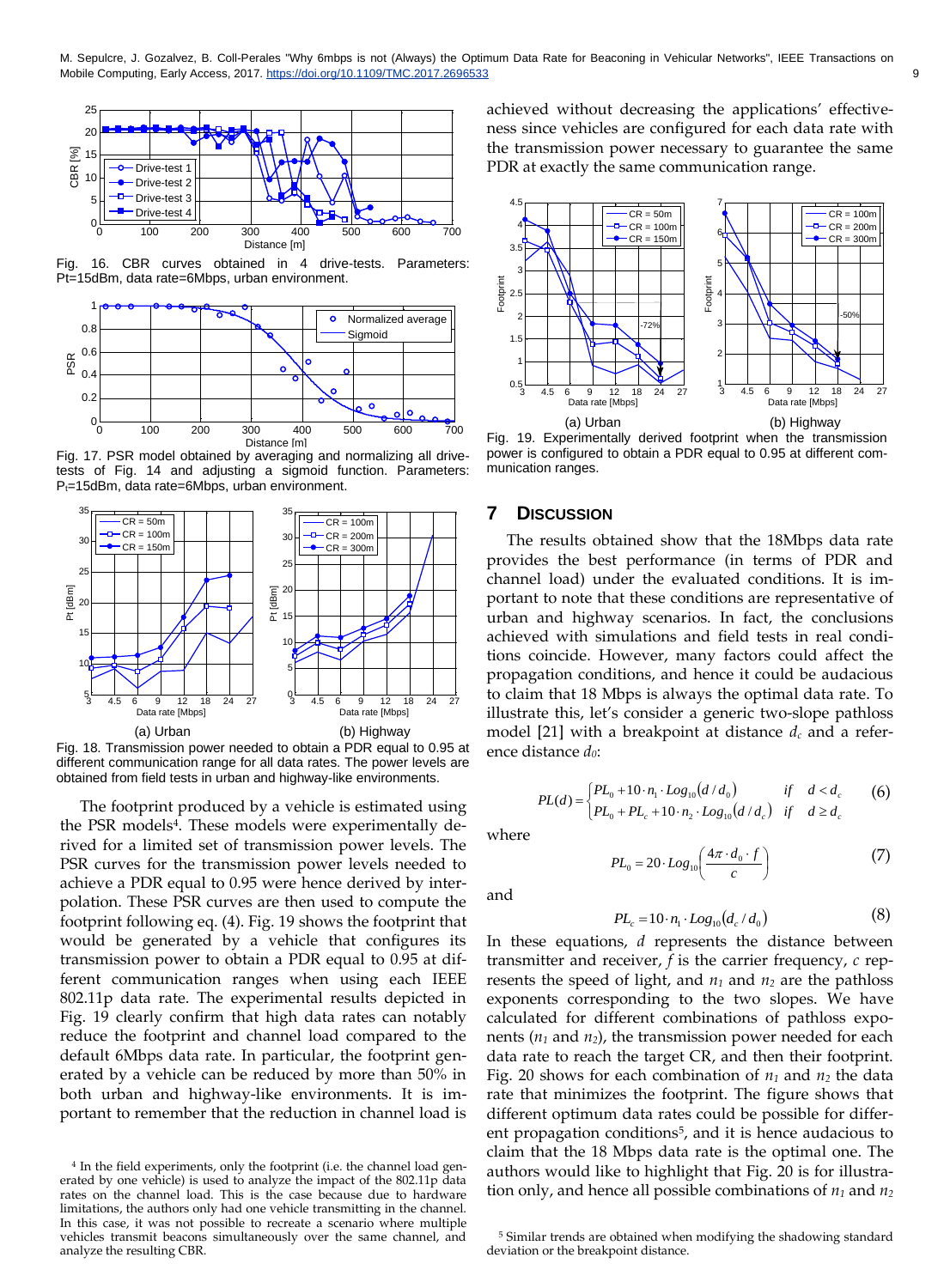

Fig. 20. Optimum data rates for different combinations of pathloss exponents (*n<sup>1</sup>* and *n2*) considering a generic two-slope pathloss equation. Parameters: *d0*=1m, *dc*=220m (highway environment), *f*=5.9GHz, *c*=3·10<sup>8</sup>m/s and a log-normal shadowing standard deviation of *σ*=3dB.

have been analyzed. Determining which of these combinations represent real propagation environments (and their most relevant characteristics) is out of the scope of this study.

The results presented in this paper demonstrate that the use of data rates higher than 6Mbps can reduce the channel load generated while maintaining (or even improving) the PDR at the target communication range. However, high data rates require the use of high transmission power levels, and it is hence necessary to take into account possible transmission power limitations present in the standards or in the specifications of commercial hardware. The standard currently limits the maximum transmission power level to 33dBm [\[3\].](#page-10-2) Fig. 4a shows that under certain conditions (urban environment and CR=150m) the transmission power level needed by the 24 Mbps and 27 Mbps data rates would not be allowed by the standard. Further limitations can be introduced by commercial hardware. In fact, several commercial IEEE 802.11p-based devices limit the maximum output power to 25dBm [\[18\]](#page-10-18)[-\[20\].](#page-10-19) This limitation could again prevent the use of certain high data rates under specific conditions.

The transmission power also has an effect on the wellknown hidden terminal problem. However, for a given CR of a transmitting vehicle the number of vehicles that contribute to the hidden-terminal problem is maintained irrespective of the data rate considered. This is the case because such number is proportional to the target CR and the traffic density. This effect is illustrated in Fig. 21 for a scenario where all vehicles have the same CR, although it could be extended for scenarios with vehicles with different CR. Fig. 21a shows the case when a vehicle transmits with a low data rate and configures the transmission power to reach the target CR. In this case, vehicles A, B and C will be able to correctly receive the beacons from the transmitting vehicle. Vehicles D and E (i.e. vehicles between CR and SR - Sensing Range) will not correctly receive these beacons, but will be able to detect them. Vehicles F to H will not detect the channel as busy when the TX vehicle transmits, and could therefore simultaneously transmit and create a packet collision to vehicles A,

B and C. For a traffic density of *β* veh/km, the number of hidden nodes would approximately be CR·*β* for the situation in Fig. 21a. In Fig. 21b, the transmitting vehicle augments the data rate, and therefore increases the transmission power to reach the target CR (the same CR than in Fig. 21a) with the same quality of service (i.e. PDR) as when using a lower data rate and transmission power. The higher transmission power augments the SR. However, the number of hidden nodes that could create a packet collision to vehicles A, B and C is the same as in Fig. 21a. It is also important to note that if the number of hidden nodes is maintained for all data rates, the probability of packet collision as a result of the hidden terminal problem is smaller with higher data rates. Higher data rates reduce the beacons' transmission time. In this case, the probability that two vehicles that do not sense each other transmit at the same time (and hence collide) is smaller with high data rates than with low ones.

This study has shown that the use of high data rates can reduce the channel load and hence contribute towards controlling the channel congestion. This is also the objective of congestion control protocols. Congestion control protocols in vehicular networks are typically designed to adapt the beacon transmission frequency and maintain the channel load close to certain target level [\[12\].](#page-10-11)  This paper has demonstrated that the use of high data rates can reduce the channel load. Therefore, if the beacon



(b) High data rate and high transmission power

Fig. 21. Illustration of the hidden-terminal problem when the transmission power is configured to reach certan communication range (CR) with two different data rates.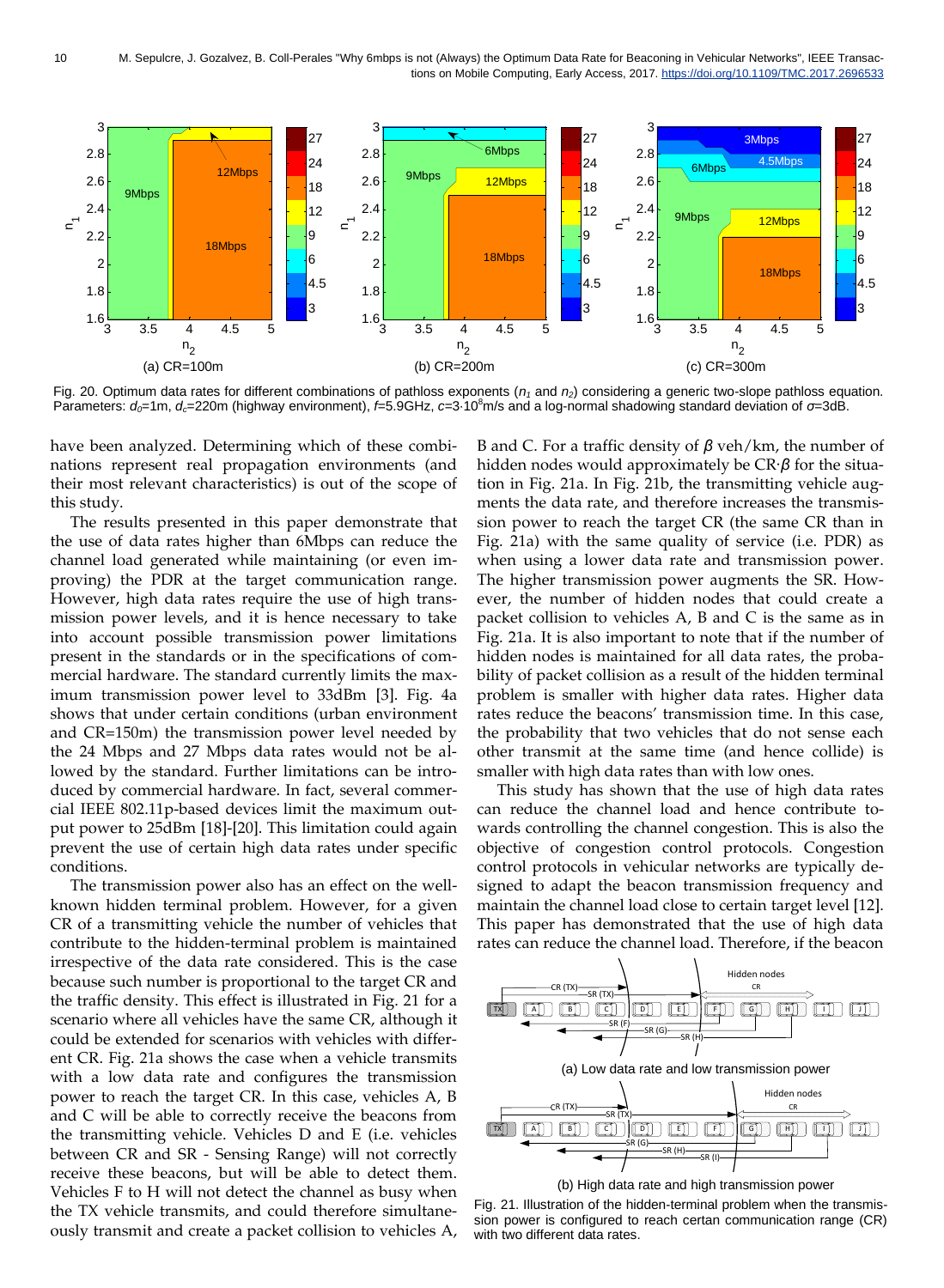M. Sepulcre, J. Gozalvez, B. Coll-Perales "Why 6mbps is not (Always) the Optimum Data Rate for Beaconing in Vehicular Networks", IEEE Transactions on Mobile Computing, Early Access, 2017. https://doi.org/10.1109/TMC.2017.2696533 11

frequency is adapted to operate close to the target load, higher beacon transmission frequencies would be possible when using high data rates. This could have a positive effect on road safety since information about neighboring vehicles will be received more frequently. In any case, from a general congestion control perspective, this paper demonstrates that the data rate is an important factor that should be considered in the design of congestion control mechanisms.

## **8 CONCLUSIONS**

This study has demonstrated that the use of high data rates for beaconing in vehicular networks has the potential to reduce the channel load compared to the default 6Mbps data rate without reducing the vehicular awareness and link quality. High data rates make use of less robust modulation and coding rates, and therefore require higher transmission power levels to satisfy the application requirements (e.g. a given PDR level at a given communication range). However, high data rates reduce the channel load and interference as they decrease the transmission time of beacons. A reduction of the channel load in turn decreases the number of packet collisions and improves the communication performance. The same trends have been observed in urban and highway environments and through simulations and field experiments. The conclusions reached in this study open the door for the use of other data rates than the default 6 Mbps one, and for the introduction of a dynamic adaptation of the data rate in congestion and awareness control protocols for vehicular networks. These protocols have mainly focused to date on the dynamic adaptation of the beacon transmission frequency and in some cases of the transmission power as well.

#### **ACKNOWLEDGMENT**

This work was supported in part by the Spanish Ministry of Economy and Competitiveness and FEDER funds under the projects TEC2014-57146-R and TEC2014-56469- REDT, and by the Spanish *Dirección General de Tráfico* under the project SPIP20141414. The authors would like to acknowledge Juan Luis Maestre and Rubén Martinez for their support in the preparation and realization of the measurement campaign.

## **REFERENCES**

- <span id="page-10-0"></span>[1] M. Sepulcre, J. Mittag, P. Santi, H. Hartenstein, J. Gozalvez, "Congestion and Awareness Control in Cooperative Vehicular Systems", *Proceedings of the IEEE*, vol. 99 (7), pp. 1260-1279, July 2011.
- <span id="page-10-1"></span>[2] B. Alawieh, Y. Zhang, C. Assi, H. Mouftah, "Improving Spatial Reuse in Multihop Wireless Networks–A Survey", *IEEE Communications Surveys & Tutorials,* vol. 11, No. 3, Third quarter 2009.
- <span id="page-10-2"></span>[3] ETSI TC ITS, "Intelligent Transport Systems (ITS); Access layer specification for Intelligent Transport Systems operating in the 5 GHz frequency band", *EN 302 663 V1.2.1, July 2013*.
- <span id="page-10-3"></span>[4] D. Jiang, Q. Chen, L. Delgrossi, "Optimal data rate selection for vehicle safety communications", *Proc. ACM international workshop on VehiculAr Inter-NETworking (VANET)*, San Francisco, California, USA, pp. 30-38, 15 Sept. 2008.
- <span id="page-10-4"></span>[5] D. Jiang, Q. Chen, L. Delgrossi, "Communication Density: A Channel Load Metric for Vehicular Communications Research," *Proc. IEEE International Conference on Mobile Adhoc and Sensor Systems (MASS)*, Pisa, Italy, pp. 1-8, 8-11 Oct. 2007.
- <span id="page-10-5"></span>[6] J. B. Kenney, G. Bansal, C. E. Rohrs, "LIMERIC: a linear message rate control algorithm for vehicular DSRC systems", *Proc. ACM international workshop on Vehicular inter-networking, systems, and applications (VANET)*, Las Vegas. USA, pp. 21-30, 23 Sept. 2011.
- <span id="page-10-6"></span>[7] T. Tielert, D. Jiang, Q. Chen, L. Delgrossi, H. Hartenstein, "Design Methodology and Evaluation of Rate Adaptation Based Congestion Control for Vehicle Safety Communications", *Proc. IEEE Vehicular Networking Conference (VNC)*, Amsterdam, Netherlands, pp. 116-123, 14-16 Nov. 2011.
- <span id="page-10-7"></span>[8] M. Sepulcre, J. Gozalvez, Onur Altintas and Haris Kremo, "Integration of congestion and awareness control in vehicular networks", *Ad Hoc Networks*, vol. 37, part 1, pp. 29–43, February 2016.
- <span id="page-10-8"></span>[9] ETSI TC ITS, "Intelligent Transport Systems (ITS); Vehicular Communications; GeoNetworking; Part 4: Geographical addressing and forwarding for point-to-point and point-to-multipoint communications; Sub-part 2: Media-dependent functionalities for ITS-G5", ETSI TS 102 636-4-2 V1.1.1, Oct. 2013.
- <span id="page-10-9"></span>[10] IEEE 802.11-2012 - IEEE Standard for Information technology--Telecommunications and information exchange between systems Local and metropolitan area networks - Specific requirements Part 11: Wireless LAN Medium Access Control (MAC) and Physical Layer (PHY) Specifications.
- <span id="page-10-10"></span>[11] Qi Chen et al., "Mathematical Modeling of Channel Load in Vehicle Safety Communications", *IEEE Vehicular Technology Conference VTC-Fall*, pp.1-5, 5-8 Sept. 2011.
- <span id="page-10-11"></span>[12] G. Bansal, J.B. Kenney, "Controlling Congestion in Safety-Message Transmissions: A Philosophy for Vehicular DSRC Systems", *IEEE Vehicular Technology Magazine*, vol. 8 (4), pp. 20-26, Dec. 2013.
- <span id="page-10-12"></span>[13] M. Sepulcre and J. Gozalvez, "On the importance of application requirements in cooperative vehicular communications", *Proc. International Conference on Wireless On-Demand Network Systems and Services (WONS)*, Bardonecchia (Italy), pp.124-131, 26-28 Jan. 2011.
- <span id="page-10-13"></span>[14] M. Sepulcre, J. Gozalvez, J. Härri and H. Hartenstein, "Contextual Communications Congestion Control for Cooperative Vehicular Networks", *IEEE Transactions on Wireless Communications*, vol. 10 no. 2, Feb. 2011.
- <span id="page-10-14"></span>[15] METIS Consortium, "Initial channel models based on measurements", *ICT-317669-METIS/D1.2*, April 2014.
- <span id="page-10-15"></span>[16] L. Cheng, B.E. Henty, F. Bai, D.D. Stancil, "Highway and rural propagation channel modeling for vehicle-to-vehicle communications at 5.9 GHz", *Proc. IEEE Antennas and Propagation Society International Symposium (AP-S),* San Diego, USA, pp. 1-4, 5-11 July 2008.
- <span id="page-10-16"></span>[17] B. Coll-Perales, J. Gozalvez and M. Sepulcre, "Empirical Models of the Communications Performance of Multi-hop Cellular Networks using D2D", *Journal of Networks and Computer Applications*, vol. 58, pp. 60–72, December 2015.
- <span id="page-10-18"></span>[18] Cohda Wireless MK5 V2X On Board Unit. Online: [http://cohdawireless.com](http://cohdawireless.com/) [Last access Dec. 2016]
- [19] Auto-Talks PANGAEA5 V2X Communication Module. Online: [http://www.auto-talks.com](http://www.auto-talks.com/) [Last access Dec. 2016]
- <span id="page-10-19"></span>[20] Unex OBU-201E Specifications. Online:<http://unex.com.tw/> [Last access Dec. 2016]
- <span id="page-10-17"></span>[21] Theodore S. Rappaport, "Wireless Communications: Principles and Practice", *Prentice Hall*, 2002.

**Miguel Sepulcre** [\(msepulcre@umh.es\)](mailto:msepulcre@umh.es) received a Telecommunications Engineering degree in 2004 and a Ph.D. in Communications Technologies in 2010, both from the University Miguel Hernández of Elche (UMH), Spain. He was awarded by the COIT (Spanish official association of Telecommunication Engineers) with the ONO prize to the best Ph.D. thesis. He has been visiting researcher at ESA in Noordwijk (The Netherlands) in 2004, at Karlsruhe Institute of Technology (Germany) in 2009, and at Toyota InfoTechnology Center in Tokyo (Japan) in 2014. He serves as Associate Editor for IEEE Vehicular Technology Magazine. He is now Assistant Professor at the Communications Engineering Department of UMH, and member